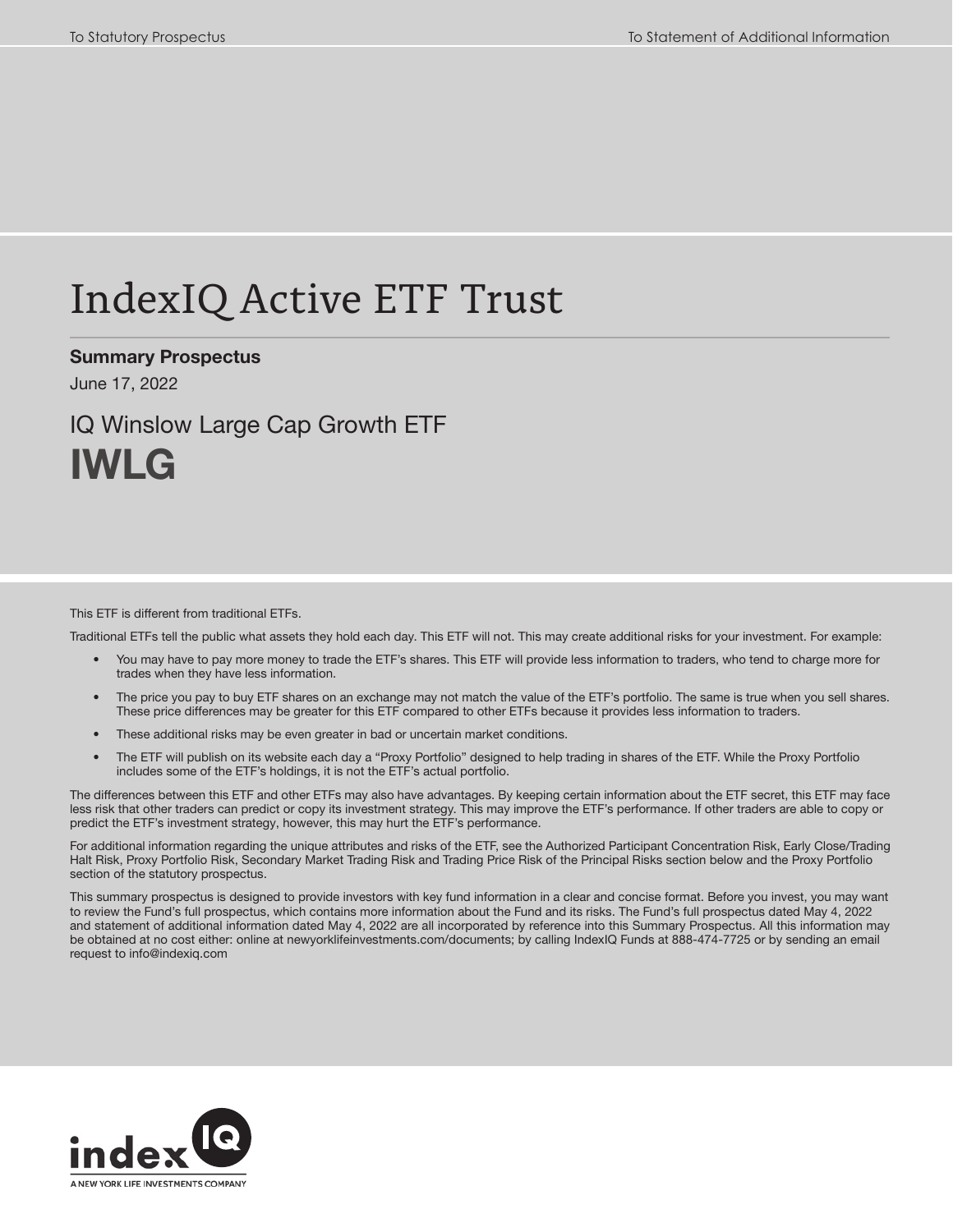As permitted by regulations adopted by the Securities and Exchange Commission, paper copies of the Fund's shareholder reports will no longer be sent by mail, unless you specifically request paper copies of the reports from your financial intermediary, such as a broker-dealer or bank. Instead, the reports will be made available on a website, and you will be notified by mail each time a report is posted and provided with a website link to access the report.

If you already elected to receive shareholder reports electronically, you will not be affected by this change and you need not take any action. If you hold accounts through a financial intermediary, you may contact your financial intermediary to enroll in electronic delivery. Please note that not all financial intermediaries may offer this service.

You may elect to receive all future reports in paper free of charge. If you hold accounts through a financial intermediary, you can contact your financial intermediary to request that you continue to receive paper copies of your shareholder reports. Your election to receive reports in paper will apply to all funds held with your financial intermediary.

IWLG LISTED ON NYSE ARCA | CUSIP # 45409F769

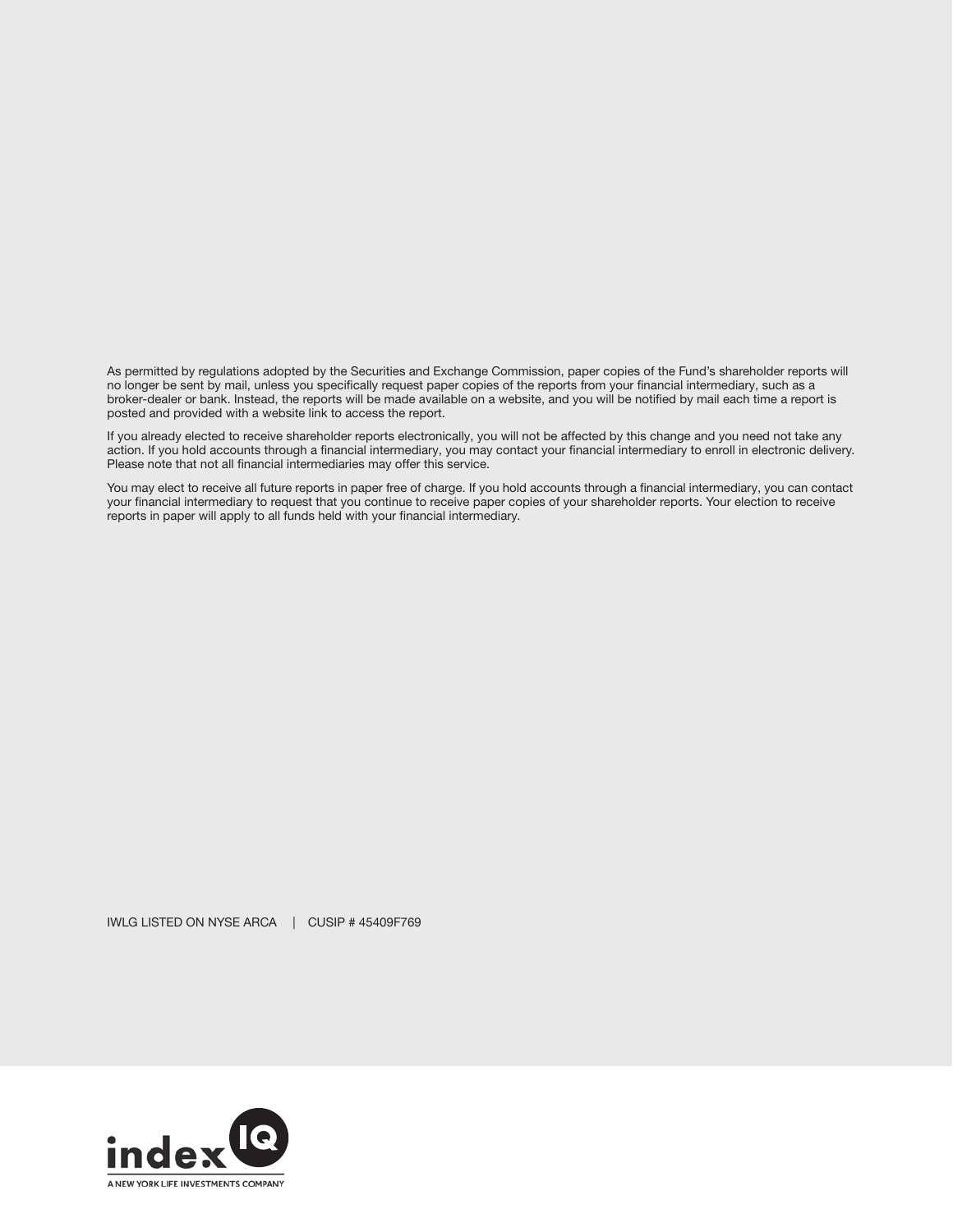## IQ Winslow Large Cap Growth ETF

#### **Investment Objective**

The IQ Winslow Large Cap Growth ETF (the "Fund") seeks long-term growth of capital.

#### **Fees and Expenses of the Fund**

This table describes fees and expenses that you may pay if you buy, hold and sell shares of the Fund ("Shares"). Investors may pay other fees, such as brokerage commissions and other fees to financial intermediaries, which are not reflected in the table and example set forth below.

#### **Shareholder Fees (fees paid directly from your investment):**

None

#### **Annual Fund Operating Expenses (expenses that you pay each year as a percentage of the value of your investment):**

| <b>Total Annual Fund Operating Expenses After Waiver/Reimbursement</b> | 0.60% |
|------------------------------------------------------------------------|-------|
| Expense Waiver/Reimbursement <sup>(c)</sup>                            | 0.28% |
| <b>Total Annual Fund Operating Expenses</b>                            | 0.88% |
| Other Expenses <sup>(b)</sup>                                          | 0.13% |
| Distribution and/or Service (12b-1) Fees                               | 0.00% |
| Management Fee <sup>(a)</sup>                                          | 0.75% |
|                                                                        |       |

(a) The management fee is as follows: 0.75% on assets up to \$500 million; 0.725% on assets from \$500 million to \$750 million; 0.71% on assets from \$750 million to \$1 billion; 0.70% on assets from \$1 billion to \$2 billion; 0.66% on assets from \$2 billion to \$3 billion; 0.61% on assets from \$3 billion to \$7 billion; 0.585% on assets from \$7 billion to \$9 billion; and 0.575% on assets over \$9 billion.

(b) The Fund has not yet commenced operations and Other Expenses are based on estimated amounts for the current fiscal year.

(c) IndexIQ Advisors LLC (the "Advisor") has contractually agreed to waive or reduce its management fee and/or reimburse expenses of the Fund in an amount that limits "Total Annual Fund Operating Expenses" (exclusive of interest, taxes, brokerage fees and commissions, dividends paid on short sales, acquired fund fees and expenses, and extraordinary expenses) to not more than 0.60% of the average daily net assets of the Fund. The agreement will remain in effect unless terminated by the Board of Trustees of the Fund.

**Example.** This example is intended to help you compare the cost of investing in the Fund with the cost of investing in other funds. The example assumes that you invest \$10,000 in the Fund for the time periods indicated and then sell all of your Shares at the end of those periods. The example also assumes that your investment has a 5% return each year and that the Fund's operating expenses remain at current levels. The return of 5% and estimated expenses are for illustration purposes only, and should not be considered indicators of expected Fund expenses or performance, which may be greater or less than the estimates. Although your actual costs may be higher or lower, based on these assumptions your costs would be:

| 1 Year | 3 Years |
|--------|---------|
| \$62   | \$354   |

#### **Portfolio Turnover**

The Fund pays transaction costs, such as commissions, when it buys and sells securities or other instruments. A higher portfolio turnover rate may indicate higher transaction costs and may result in higher taxes when Shares are held in a taxable account. These costs, which are not reflected in annual Fund operating expenses or in the example, affect the Fund's performance. This rate excludes the value of portfolio securities received or delivered as a result of in-kind creations or redemptions of the Shares. The Fund is newly organized and, as of the date of the Prospectus, has not yet commenced operations.

#### **Principal Investment Strategies**

Under normal circumstances, the Fund invests at least 80% of its net assets in large capitalization companies, which are companies having a market capitalization in excess of \$4 billion at the time of purchase. Typically, Winslow Capital Management, LLC ("Winslow Capital" or the "Subadvisor") invests substantially all of the Fund's investable assets in domestic securities. However, the Fund is permitted to invest up to 20% of its net assets in depositary receipts issued by a trust (including American Depositary Receipts ("ADRs")) of foreign securities and in common stocks listed on a foreign exchange that trade on such exchange contemporaneously with the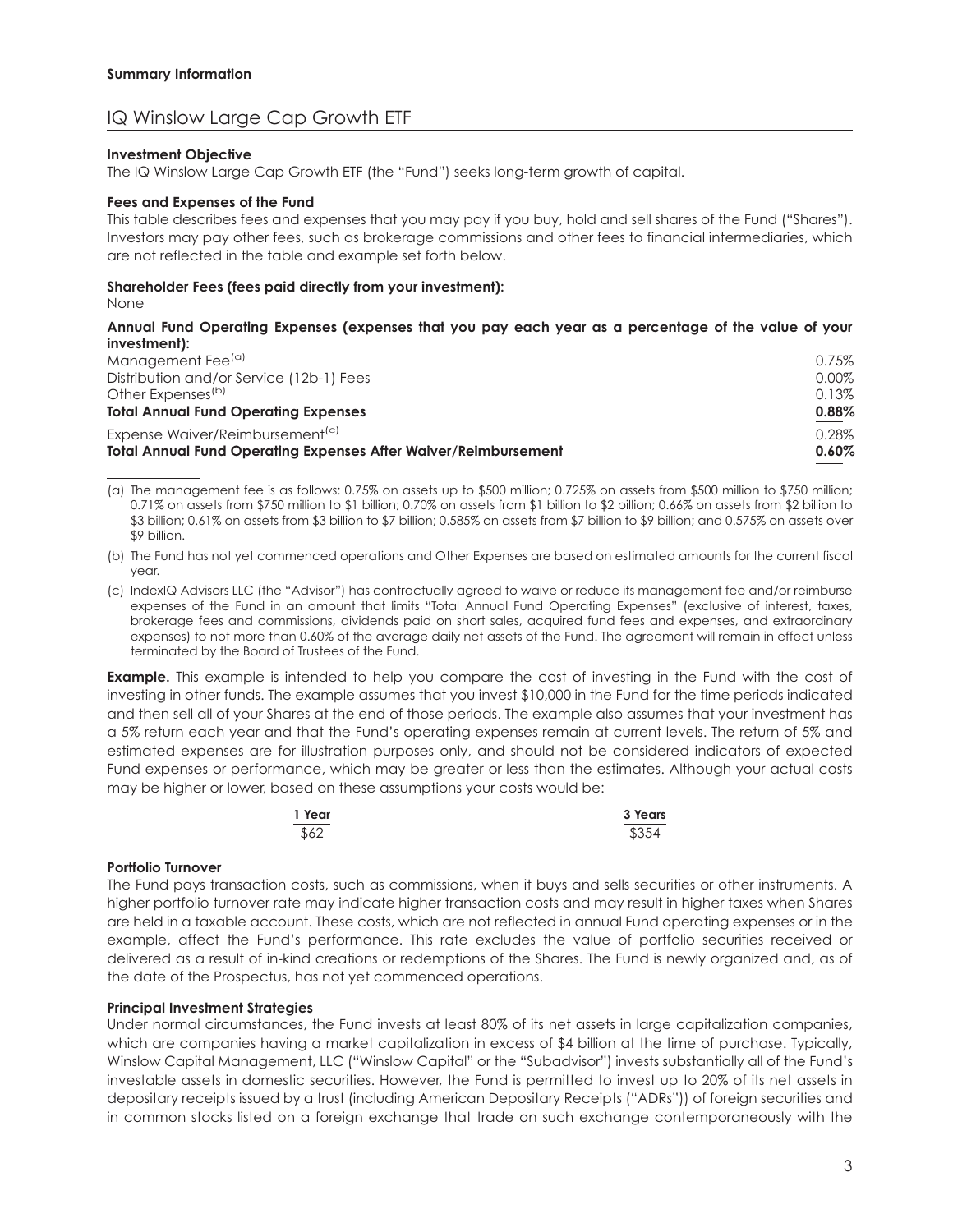Shares. Generally, an issuer of a security is considered to be U.S. or foreign-based on the issuer's "country of risk," as determined by a third-party service provider such as Bloomberg. The Fund is actively managed and does not intend to track an index. Pursuant to the exemptive relief that allows the Fund to utilize the proxy portfolio structure that is described in greater detail below, the Fund may only invest in securities listed or traded on a national securities exchange that trade contemporaneously with Fund Shares. The Fund is classified as "non-diversified" under the Investment Company Act of 1940, as amended (the "1940 Act").

**Investment Process:** The Fund invests in those companies that the Subadvisor believes will provide an opportunity for achieving superior portfolio returns (i.e., returns in excess of the returns of the average stock ETF or mutual fund) over the long term. The Subadvisor seeks to invest in companies that have the potential for above-average future earnings and cash flow growth with management focused on shareholder value.

When purchasing stocks for the Fund, the Subadvisor looks for companies typically having some or all of the following attributes: addressing markets with growth opportunities; leads or gains in market share; identifiable and sustainable competitive advantages; managed by a team that can perpetuate the firm's competitive advantages; high, and preferably rising, returns on invested capital; deploys excess cash flow to enhance shareholder return; and demonstrates sound corporate governance. As part of its qualitative assessment of each potential investment, the Subadvisor evaluates the company's non-financial performance among certain environmental, social and governance ("ESG") factors. The Subadvisor then determines which ESG factors may be material to a company's future financial performance. This involves an evaluation of how the company integrates particular ESG risks and opportunities into its corporate strategy through, for example, improving governance practices, aligning management team incentives and increasing transparency into its ESG practices. The Subadvisor may give consideration to ESG factors including, but not limited to, impact on or from climate change, natural resource use, waste management practices, human capital management, product safety, supply chain management, corporate governance, business ethics and advocacy for governmental policy. ESG factors are evaluated by the Subadvisor based on data provided by independent ESG research vendors. The evaluation of ESG factors is integrated as one of several aspects of the Subadvisor's investment process and the Subadvisor does not forgo potential investments strictly based on the evaluation of ESG factors.

The Subadvisor takes a "bottom-up" investment approach when selecting investments. This means it bases investment decisions on company specific factors, not general economic conditions.

Under normal market conditions, the Subadvisor employs a sell discipline pursuant to which it may sell some or all of its position in a stock when a stock becomes fully valued, the fundamental business prospects are deteriorating, or the position exceeds limits set by the Subadvisor.

*Non-Transparent ETF with Proxy Portfolio Structure.* While the Fund is an exchange-traded fund ("ETF"), it has characteristics that distinguish it from other types of ETFs. While most ETFs publish their portfolio holdings on a daily basis, the Fund discloses a portfolio transparency substitute—the "Proxy Portfolio"—and certain related information about the relative performance of the Proxy Portfolio and the Fund's actual portfolio ("Actual Portfolio") holdings (the "Proxy Portfolio Disclosures"). The Proxy Portfolio will only include securities listed or traded on a national securities exchange that trade contemporaneously with Fund Shares. While the Proxy Portfolio includes some of the Fund's holdings, it is not the Fund's Actual Portfolio, and the Fund will not disclose the daily holdings of the Actual Portfolio. The Proxy Portfolio Disclosures are intended to help keep the market price of the Fund's Shares trading at or close to the underlying net asset value ("NAV") per Share of the Fund. Although the Fund seeks to benefit from keeping its portfolio information secret, market participants may attempt to use the Proxy Portfolio to identify the Fund's trading strategy, which if successful, could result in such market participants engaging in certain predatory trading practices that may have the potential to harm the Fund and its shareholders. The Fund's exemptive relief limits the types of securities in which the Fund can invest, which may constrain the Fund's ability to implement its investment strategies.

#### **Principal Risks**

As with all investments, there are certain risks of investing in the Fund. The Fund's Shares will change in value and you could lose money by investing in the Fund. An investment in the Fund does not represent a complete investment program. An investment in the Fund is not a bank deposit and it is not insured or guaranteed by the Federal Deposit Insurance Corporation or any other government agency, the Advisor or any of its affiliates. You should consider carefully the following risks before investing in the Fund.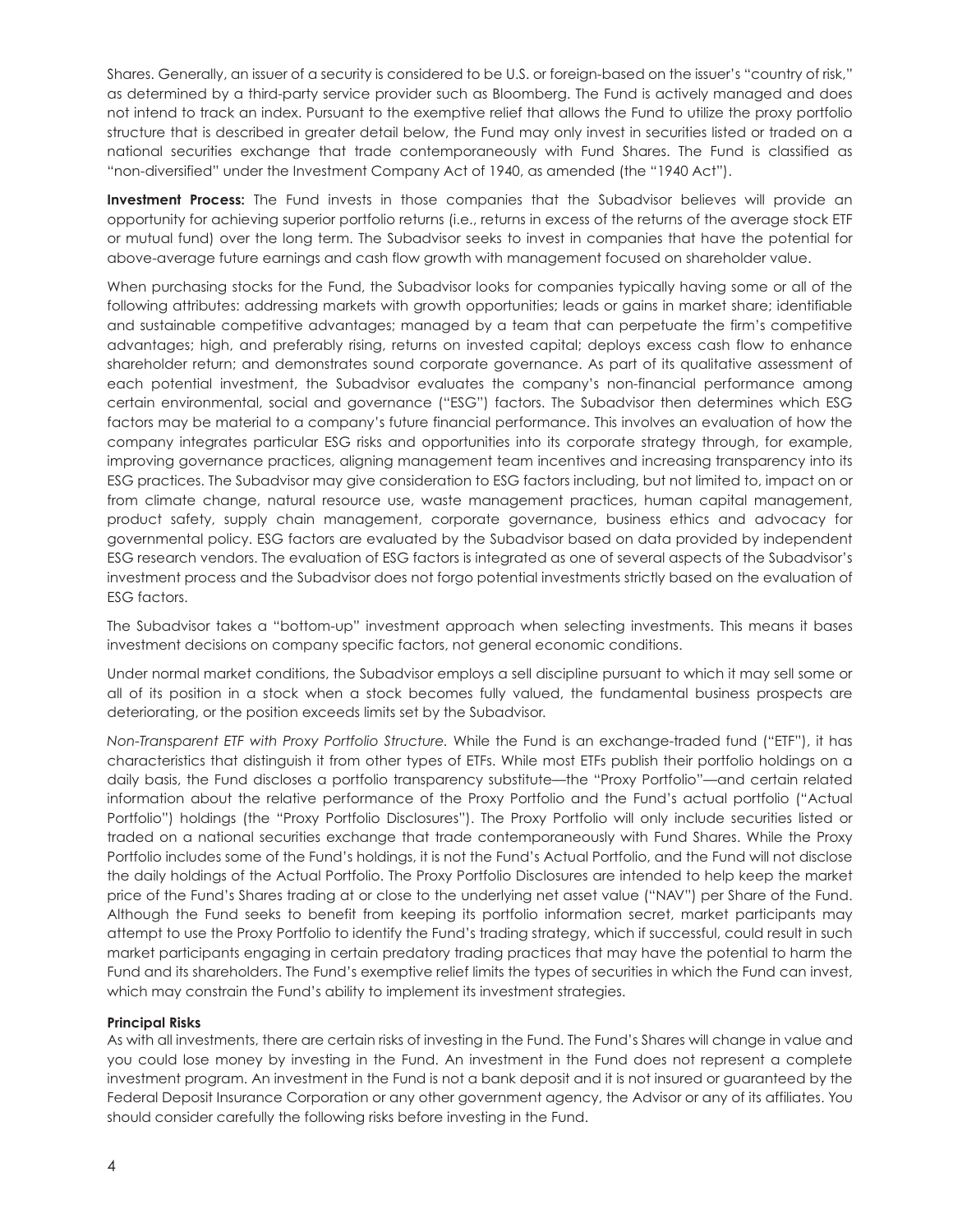#### *Authorized Participant Concentration Risk*

Only certain large institutions may engage in creation or redemption transactions directly with the Fund (each, an "Authorized Participant"). The Fund has a limited number of institutions that may act as Authorized Participants on an agency basis (i.e., on behalf of other market participants). To the extent that those Authorized Participants exit the business or are unable to proceed with creation and/or redemption orders with the Fund and no other Authorized Participant is able to step forward to engage in creation and redemption transactions with the Fund, Shares may be more likely to trade at a premium or discount to NAV and possibly face trading halts and/or delisting. The Fund's novel structure may reduce the number of entities willing to act as Authorized Participants. This risk may be exacerbated during times of market stress.

#### *Currency Risk*

To the extent the Fund invests in securities issued by companies that receive revenues in foreign (non-U.S.) currencies, it will be subject to the risk that those currencies will decline in value relative to the U.S. dollar. Currency rates in foreign countries may fluctuate significantly over short periods of time for a number of reasons, including changes in interest rates, intervention (or the failure to intervene) by U.S. or foreign governments, central banks or supranational entities such as the International Monetary Fund, or by the imposition of currency controls or other political developments in the United States or abroad.

#### *Cyber Security Risk*

The Fund is susceptible to operational risks through breaches in cyber security. Such events may cause the Fund to lose proprietary information, suffer data corruption or lose operational capacity and could cause the Fund to incur regulatory penalties, reputational damage, additional compliance costs associated with corrective measures and/or financial loss. In addition, cyber security breaches of the securities issuers or the Fund's third-party service providers can also subject the Fund to many of the same risks associated with direct cyber security breaches. Although the Fund has established risk management systems designed to reduce the risks associated with cyber security, there is no guarantee that such efforts will succeed.

#### *Depositary Receipts Risk*

Sponsored and unsponsored depositary receipts involve risk not experienced when investing directly in the equity securities of an issuer. Depositary receipts may be less liquid than the underlying shares in their primary trading market. Any distributions paid to the holders of depositary receipts are usually subject to a fee charged by the depositary. Holders of depositary receipts may have limited voting rights, and investment restrictions in certain countries may adversely impact the value of depositary receipts.

#### *Early Close/Trading Halt Risk*

If securities representing 10% or more of the Fund's Actual Portfolio do not have readily available market quotations, the Fund will promptly request that the Exchange halt trading in the Fund's Shares. Trading halts may have a greater impact on this Fund compared to other ETFs due to the Fund's nontransparent structure. If the trading of a security held in the Fund's Actual Portfolio is halted, or otherwise does not have readily available market quotations, and the Advisor believes that the lack of any such readily available market quotations may affect the reliability of the Proxy Portfolio as an arbitrage vehicle, or otherwise determines it is in the best interest of the Fund, the Advisor promptly will disclose on the Fund's website the identity and weighting of such security for so long as such security's trading is halted or otherwise does not have readily available market quotations and remains in the Actual Portfolio.

#### *Equity Securities Risk*

Investments in common stocks and other equity securities are particularly subject to the risk of changes in investors' perceptions of the financial condition of an issuer, conditions affecting equity markets generally and political and/or economic events. Equity prices may also be particularly sensitive to rising interest rates, as the cost of capital rises and borrowing costs increase. Holders of an issuer's common stock may be subject to greater risks than holders of its preferred stock and debt securities because common stockholders' claims are subordinated to those of holders of preferred stocks and debt securities upon the bankruptcy of an issuer.

#### *Foreign Securities Risk*

Investments in the securities of non-U.S. issuers involve risks beyond those associated with investments in U.S. securities. These additional risks include greater market volatility, the availability of less reliable financial information, higher transactional and custody costs, taxation by foreign governments, decreased market liquidity and political instability. Some countries and regions have experienced security concerns, war or threats of war and aggression, terrorism, economic uncertainty, natural and environmental disasters and/or systemic market dislocations that have led, and in the future may lead, to increased short-term market volatility and may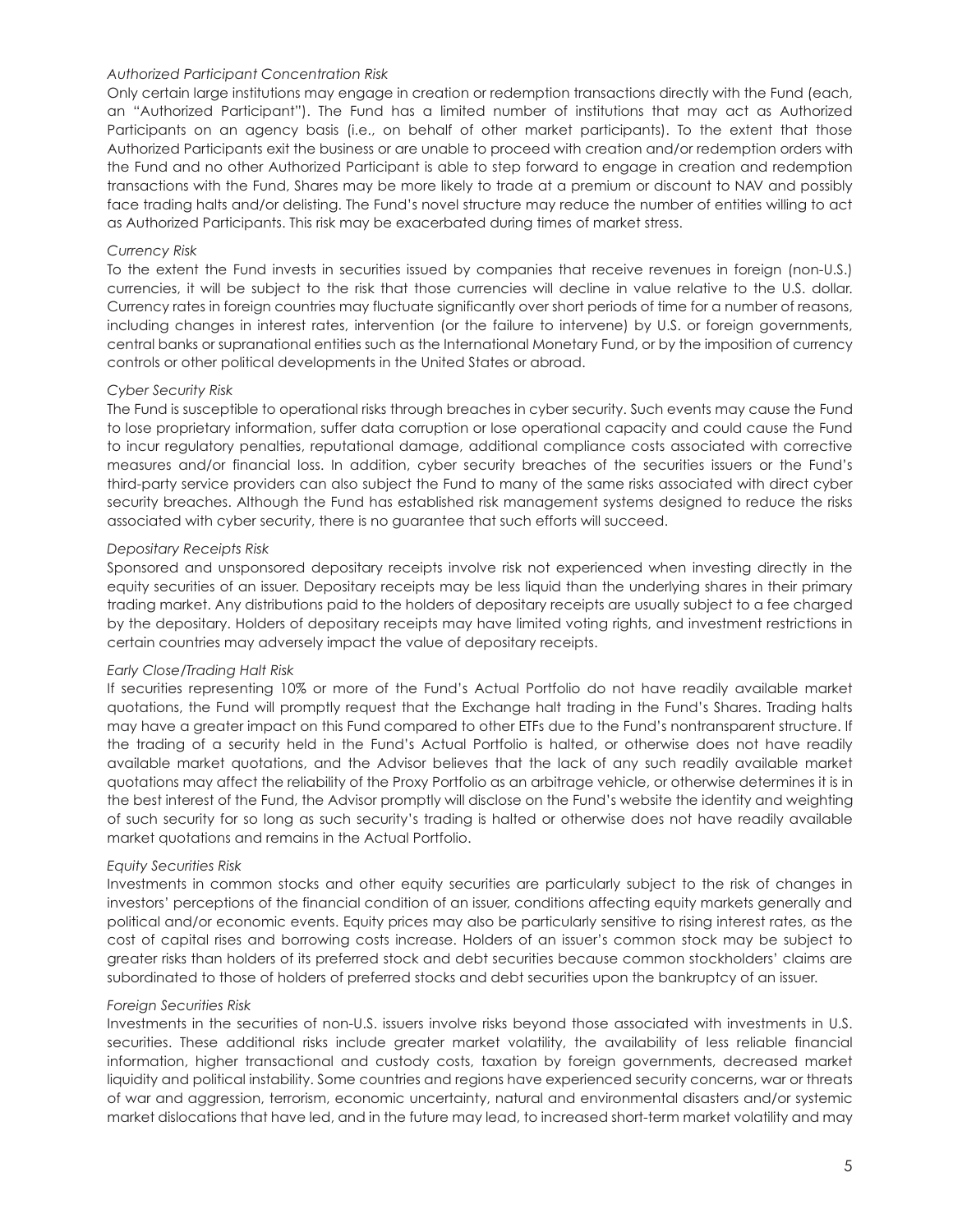have adverse long-term effects on the U.S. and world economies and markets generally. Foreign issuers are often subject to less stringent requirements regarding accounting, auditing, financial reporting and record keeping than are U.S. issuers, and therefore not all material information will be available. Securities exchanges or foreign governments may adopt rules or regulations that may negatively impact the Fund's ability to invest in foreign securities or may prevent the Fund from repatriating its investments. Less developed securities markets are more likely to experience problems with the clearing and settling of trades, as well as the holding of securities by local banks, agents and depositories. The less developed a country's securities market is, the greater the likelihood of custody problems.

#### *Foreign Securities Valuation Risk*

The Fund's value may be impacted by events that cause the fair value of foreign securities to materially change between the close of the local exchange on which they trade and the time at which the Fund prices its Shares. Additionally, because foreign exchanges on which securities held by the Fund may be open on days when the Fund does not price its Shares, the potential exists for the value of the securities in the Fund's portfolio to change on days when shareholders will not be able to purchase or sell the Fund's Shares.

#### *Investment Style Risk*

The Fund seeks to allocate investment exposure based upon a particular style of investing. Different investment styles tend to shift in and out of favor depending upon market and economic conditions and investor sentiment. As a consequence, the Fund may underperform as compared to the market generally or to other funds that invest in similar asset classes but employ different investment styles. Further, there is no guarantee that the Fund will accurately or optimally utilize the investment style or that it will successfully provide the desired investment exposure. The degree to which the Fund accurately or optimally utilizes the investment style is dependent upon information and data that may be incomplete, inaccurate or unavailable, which could adversely affect the analysis of the factors relevant to a particular investment.

- *ESG Investing Style Risk.* The Fund seeks to provide exposure to the equity securities of companies meeting environmental, social and corporate governance investing criteria. The Fund excludes or limits exposure to securities of certain issuers for non-financial reasons, and the Fund may forgo some market opportunities available to funds that do not use these criteria. The application of environmental, social and corporate governance investing criteria may affect the Fund's exposure to certain sectors or types of investments and may impact the Fund's relative investment performance depending on whether such sectors or investments are in or out of favor in the market.
- *Growth Investing Style Risk.* Growth companies usually invest a high portion of earnings in their businesses and may lack the dividends of value securities that can cushion stock prices in a falling market. The prices of growth securities are based largely on projections of the issuer's future earnings and revenues. If a company's earnings or revenues fall short of expectations, its stock price may fall dramatically. Growth securities may be volatile and may also be more expensive, relative to their earnings or assets, compared to value or other stocks. Growth securities may go in and out of favor over time.

#### *Issuer Risk*

The performance of the Fund depends on the performance of individual securities to which the Fund has exposure. Changes to the financial condition or credit rating of an issuer of those securities may cause the value of the securities to decline.

#### *Large-Capitalization Companies Risk*

Large-capitalization companies may be less able than smaller capitalization companies to adapt to changing market conditions. Large-capitalization companies may be more mature and subject to more limited growth potential compared with smaller capitalization companies. During different market cycles, the performance of large-capitalization companies has trailed the overall performance of the broader securities markets.

*Market Capitalization Deviation Risk*. There can be no assurance that the securities held by the Fund will stay within the Fund's intended market capitalization range. As a result, the Fund may be exposed to additional risk or investors may not be given the opportunity to invest fully in a certain market capitalization range.

#### *Market Risk*

Market risks include political, regulatory, market and economic developments, including developments that impact specific economic sectors, industries or segments of the market, which may affect the Fund's value. Turbulence in financial markets, tariffs and other protectionist measures, political developments and uncertainty, central bank policy, and reduced liquidity in equity, credit and fixed income markets may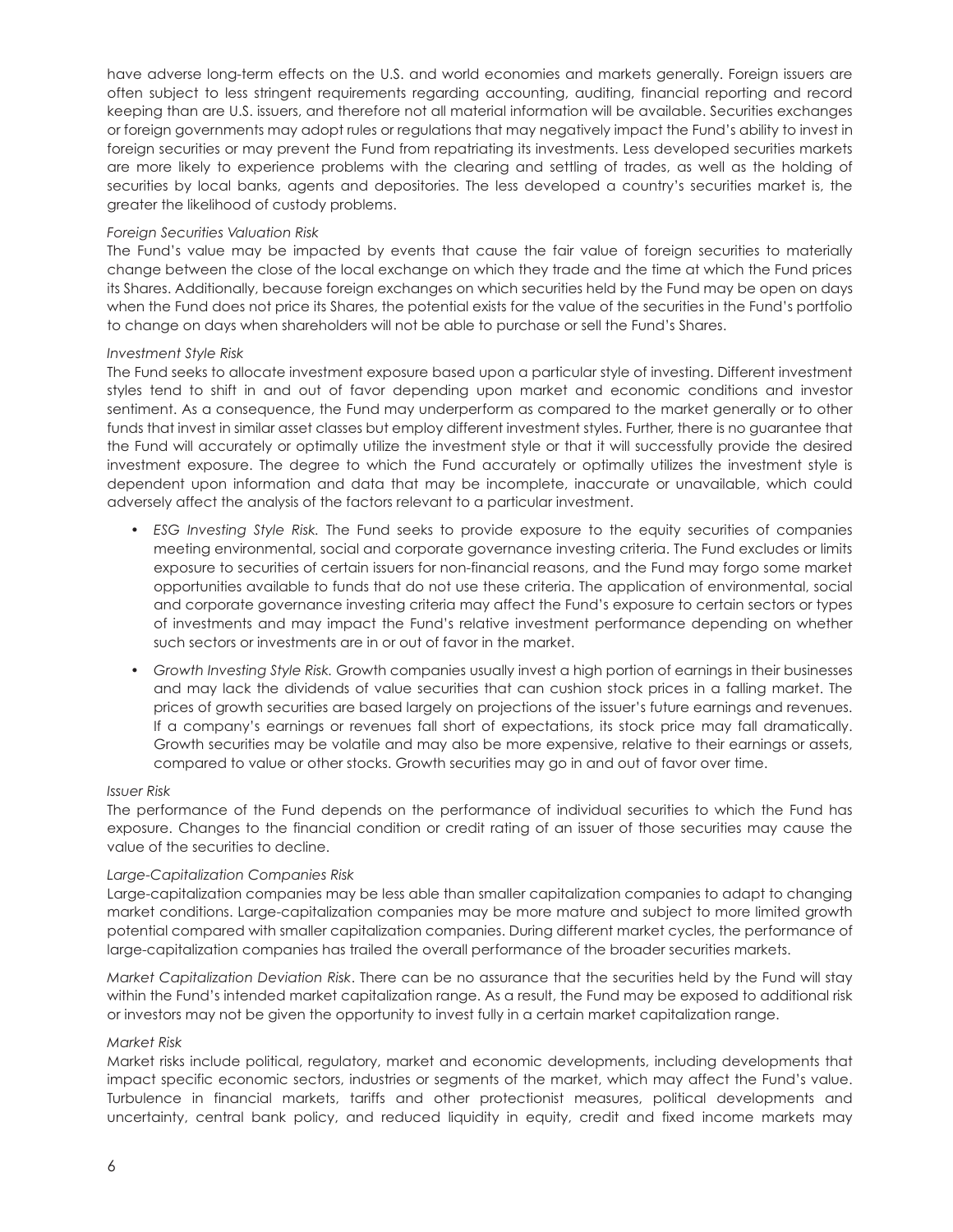negatively affect many issuers worldwide, which could have an adverse effect on the Fund. During a general downturn in the securities markets, multiple asset classes may be negatively affected. Geopolitical and other events, including war, terrorism, economic uncertainty, trade disputes, public health crises and related geopolitical events have led, and in the future may lead, to disruptions in the US and world economies and markets, which may increase financial market volatility and have significant adverse direct or indirect effects on a Fund and its investments. Market disruptions could cause the Fund to lose money, experience significant redemptions, and encounter operational difficulties. Although multiple asset classes may be affected by a market disruption, the duration and effects may not be the same for all types of assets.

#### *New Fund Risk*

The Fund is a new fund. As a new fund, there can be no assurance that it will grow to or maintain an economically viable size, in which case it could ultimately liquidate.

#### *Non-Diversified Risk*

The Fund is classified as a "non-diversified" investment company under the Investment Company Act of 1940 (the "1940 Act"), which means it may invest a larger percentage of its assets in a smaller number of issuers than a diversified fund. To the extent the Fund invests its assets in a smaller number of issuers, the Fund will be more susceptible to negative events affecting those issuers than a diversified fund.

#### *Operational Risk*

The Fund is exposed to operational risks arising from a number of factors, including, but not limited to, human error, processing and communication errors, errors of the Fund's service providers, counterparties or other third-parties, failed or inadequate processes and technology or systems failures. The Fund and Advisor seek to reduce these operational risks through controls and procedures. However, these measures do not address every possible risk and may be inadequate to address significant operational risks.

#### *Portfolio Management Risk*

The Fund is subject to portfolio management risk because it is an actively managed portfolio. In managing the Fund's investment portfolio, the portfolio managers will apply investment techniques and risk analyses that may not produce the desired result or, while it may be the desired result, may underperform other types of investment strategies. The application of ESG criteria may result in the Fund (i) having exposure to certain securities or industry sectors that are significantly different than the composition of the Fund's benchmark; and (ii) performing differently than other funds and strategies in its peer group that do not take into account ESG criteria or the Fund's benchmark. There can be no guarantee that the Fund will meet its investment objective(s).

#### *Proxy Portfolio Risk*

Unlike traditional ETFs that provide daily disclosure of their portfolio holdings, the Fund does not disclose the daily holdings of the Actual Portfolio. Instead, the Fund discloses a Proxy Portfolio that is designed to reflect the economic exposure and risk characteristics of the Fund's Actual Portfolio on any given trading day. Although the Proxy Portfolio and Proxy Portfolio Disclosures are intended to provide Authorized Participants and other market participants with enough information to allow them to engage in effective arbitrage transactions that will keep the market price of the Fund's shares trading at or close to the underlying NAV per share of the Fund, while at the same time enabling them to establish cost-effective hedging strategies to reduce risk, there is a risk that market prices will vary significantly from the underlying NAV of the Fund. Similarly, shares of the Fund may trade at a wider bid/ask spread than shares of traditional ETFs, and may therefore be more costly for investors to trade. The Proxy Portfolio methodology is novel and not yet proven as an effective arbitrage mechanism. The effectiveness of the Proxy Portfolio methodology as an arbitrage mechanism is contingent upon, among other things, the effectiveness of the Fund's factor model analysis in creating a Proxy Portfolio that performs in a manner substantially identical to the performance of the Fund's Actual Portfolio and the willingness of Authorized Participants and other market participants to trade based on the Proxy Portfolio. In the event that the Proxy Portfolio methodology does not result in effective arbitrage opportunities in the Fund shares, the Fund may exhibit wider premiums/discounts, bid/ask spreads and tracking error. The proxy mechanism itself may result in additional trading costs, which also may negatively impact shareholder returns. At certain thresholds for premiums/discounts, bid/ask spreads and tracking error, the Fund's Board of Trustees will consider possible remedial measures, which may include liquidation or conversion to a fully-transparent, active ETF or a mutual fund. Although the Proxy Portfolio is designed to reflect the economic exposure and risk characteristics of the Fund's Actual Portfolio on any given trading day, there is a risk that the performance of the Proxy Portfolio will diverge from the performance of the Actual Portfolio, potentially materially.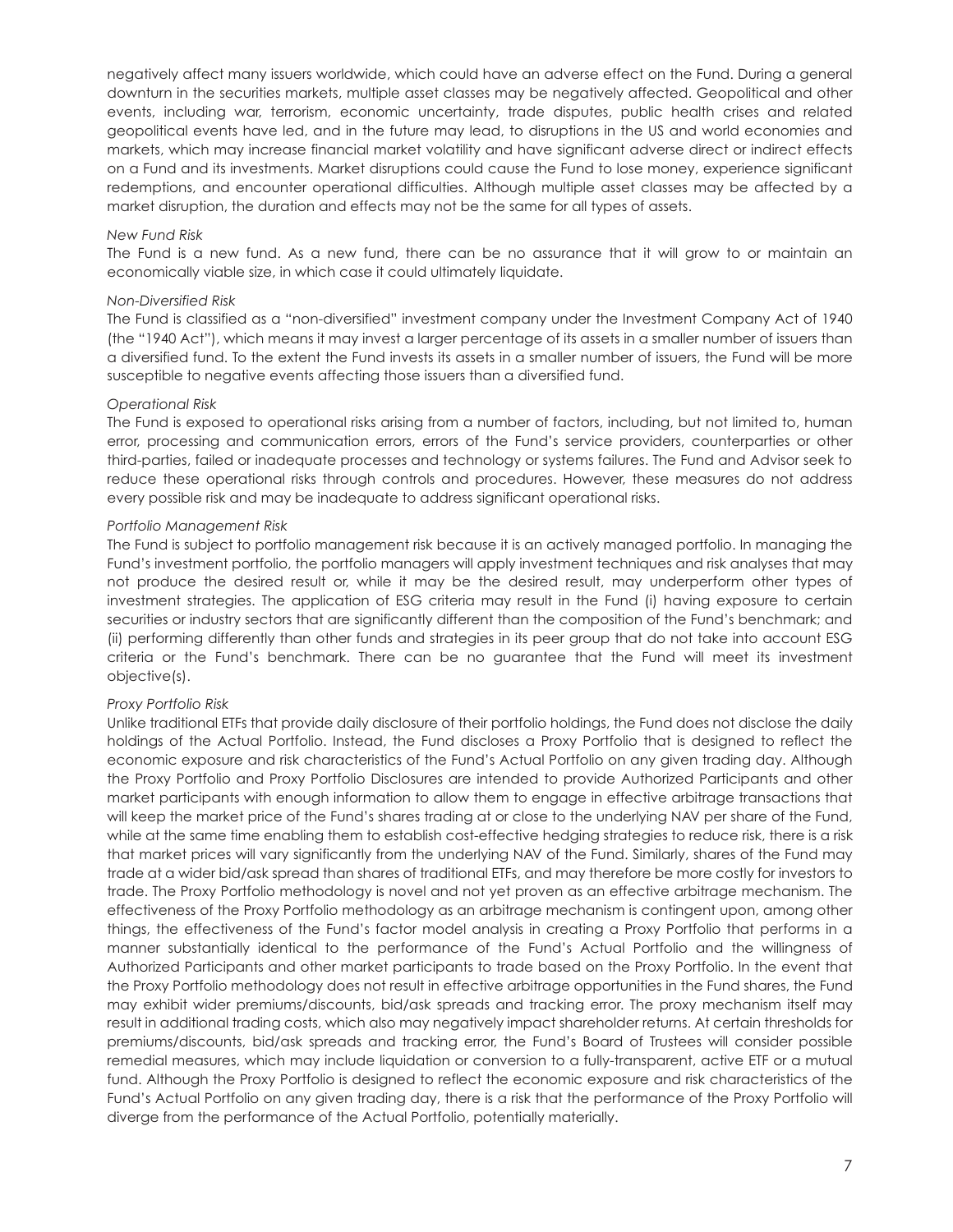In addition, although the Proxy Portfolio is designed to protect the Fund from practices that could negatively impact the Fund, such as front-running and free-riding, market participants may nevertheless be able to use the Proxy Portfolio and Proxy Portfolio Disclosures to engage in trading practices that disadvantage the Fund. Market participants may attempt to use the Proxy Portfolio and related Proxy Portfolio Disclosures to identify the Fund's holdings and trading strategy. If successful, this could result in such market participants engaging in trading practices that could harm the Fund and its shareholders. The Proxy Portfolio and related Proxy Portfolio Disclosures have been designed to mitigate the risk that market participants could "reverse engineer" the Fund's portfolio and investment strategy, but they may not be successful in this regard. The Fund will monitor on an ongoing basis the premium/discount between the market price and the NAV of the Fund's shares, but there can be no assurance that the Proxy Portfolio methodology will operate as intended.

#### *Secondary Market Trading Risk*

Although the Fund's Shares are listed for trading on one or more securities exchanges, there can be no assurance that an active trading market for such Shares will develop or be maintained by market makers or Authorized Participants. In general, the trading of Shares on securities exchanges is subject to the risk of irregular trading activity and wide "bid/ask" spreads (which may be especially pronounced for smaller funds). Additionally, market makers are under no obligation to make a market in the Fund's Shares and Authorized Participants are not obligated to submit purchase or redemption orders for Creation Units. In the event market makers cease making a market in the Fund's Shares or Authorized Participants stop submitting purchase or redemption orders for Creation Units, the Fund's Shares may trade at a larger premium or discount to its NAV. Wide bid-ask spreads and large premiums or discounts to NAV are likely to lead to an investor buying his or her shares at a market price that is more than their value, and selling those shares at a market price that is less than their value.

For at least the first three years after launch of the Fund, the Board of Trustees will promptly meet if, for 30 or more days in any quarter or 15 days in a row, the absolute difference between either the market closing price or the bid/ask price, on one hand, and NAV, on the other, exceeds 1.00% or the bid/ask spread exceeds 1.00%. In such a circumstance, the Board of Trustees will consider the continuing viability of the Fund, whether shareholders are being harmed, and what, if any, action would be appropriate to among other things, narrow the premium/discount or spread, as applicable. The Board of Trustees will then decide whether to take any such action. Potential actions may include, but are not limited to, changing lead market makers, listing the Fund on a different exchange, changing the size of Creation Units, changing the Fund's investment objective or strategy, and liquidating the Fund.

#### *Trading Price Risk*

Shares of the Fund trade on securities exchanges at prices at, above or below the Fund's most recent NAV. The NAV of the Fund is calculated at the end of each business day and fluctuates with changes in the market value of the Fund's holdings. The trading price of the Fund's Shares fluctuates continuously throughout trading hours based on both market supply of and demand for Shares and the underlying value of the Fund's portfolio holdings or NAV. As a result, the trading prices of the Fund's Shares may deviate significantly from NAV during periods of market volatility. Any of these factors, among others, may lead to the Fund's Shares trading at a premium or discount to NAV. Although it is generally expected that the market price of the Shares of the Fund will approximate the Fund's NAV, there may be times when the market price and the NAV vary significantly. Thus, an investor may pay more than NAV when purchasing Shares and receive less than NAV when selling Shares. The Fund's non-transparent structure may exacerbate this risk, particularly in volatile markets.

#### **Performance Information**

As of the date of this Prospectus, the Fund has not commenced operations and therefore does not report its performance information. The Fund's performance current to the most recent month-end is available by calling 1-888-474-7725 or by visiting newyorklifeinvestments.com.

#### **Investment Advisor and Subadvisor**

IndexIQ Advisors LLC is the investment advisor to the Fund.

Winslow Capital Management, LLC is the investment subadvisor to the Fund.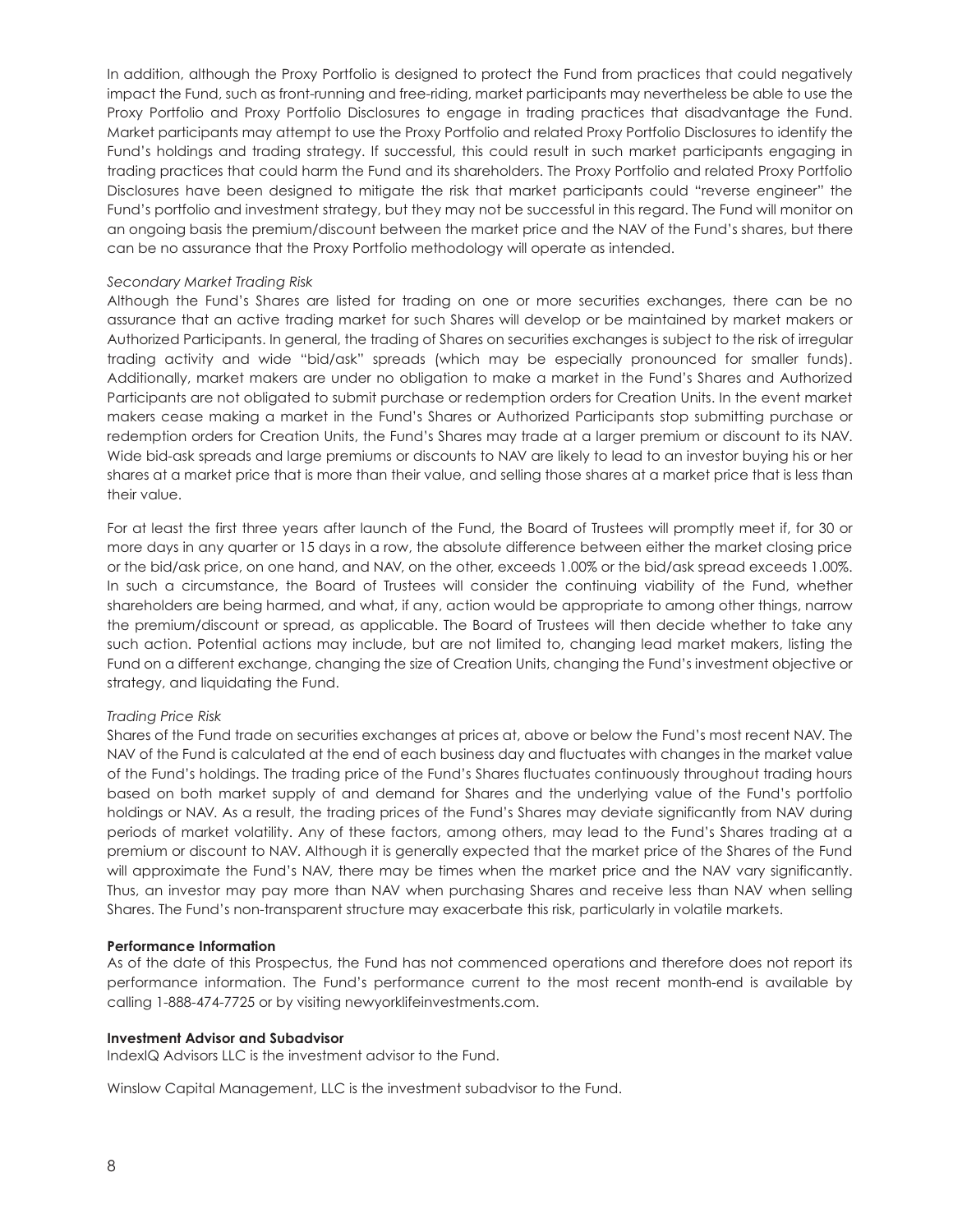#### **Portfolio Managers**

The professionals jointly and primarily responsible for the day-to-day management of the Fund are:

| Name & Title                                     | Length of Service<br>with Subadvisor | Length of Service as<br><b>Fund's Portfolio Manager</b> |
|--------------------------------------------------|--------------------------------------|---------------------------------------------------------|
| Justin H. Kelly, Chief Executive Officer & Chief | Since 1999                           | Since Inception                                         |
| Investment Officer                               |                                      |                                                         |
| Patrick M. Burton, Senior Managing Director      | Since 2010                           | Since Inception                                         |
| Peter A. Dlugosch, Managing Director             | Since 2013                           | Since Inception                                         |

#### **Purchase and Sale of Fund Shares**

The Fund is a non-transparent active ETF. Unlike conventional mutual funds, the Fund issues and redeems Shares on a continuous basis, at NAV, only in large blocks of Shares called "Creation Units." Individual Shares of the Fund may only be purchased and sold on the secondary market through a broker-dealer. Since Shares of the Fund trade on securities exchanges in the secondary market at their market price rather than their NAV, the Fund's Shares may trade at a price greater than (premium) or less than (discount) the Fund's NAV. An investor may incur costs attributable to the difference between the highest price a buyer is willing to pay to purchase Shares of the Fund (bid) and the lowest price a seller is willing to accept for Shares of the Fund (ask) when buying or selling Shares in the secondary market (the "bid-ask spread"). Recent information, including the Fund's NAV, market price, premiums and discounts, and bid-ask spreads, is available online at newyorklifeinvestments.com.

#### **Tax Information**

The Fund's distributions are expected to be taxed as ordinary income, qualified dividend income and/or capital gains, unless you are investing through a tax-deferred arrangement, such as a 401(k) plan or individual retirement account. However, subsequent withdrawals from such a tax-advantaged account may be subject to U.S. federal income tax. You should consult your tax advisor about your specific situation.

#### **Financial Intermediary Compensation**

If you purchase the Fund through a broker-dealer or other financial intermediary (such as a bank), the Advisor or other related companies may pay the intermediary for marketing activities and presentations, educational training programs, conferences, the development of technology platforms and reporting systems or other services related to the sale or promotion of the Fund. These payments may create a conflict of interest by influencing the broker-dealer or other intermediary and your salesperson to recommend the Fund over another investment. Ask your salesperson or visit your financial intermediary's website for more information.